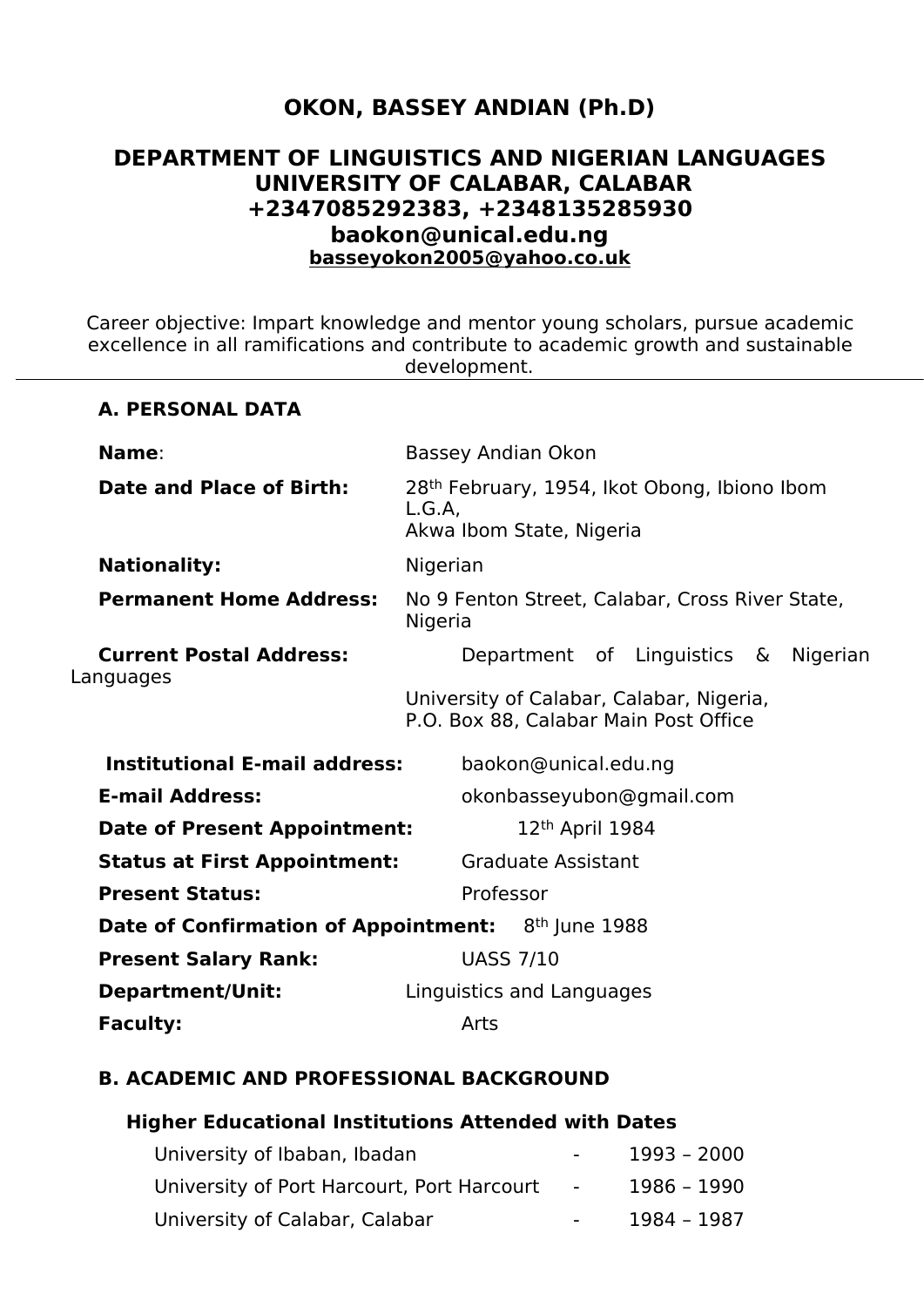# **Academic Qualification with Dates**

| Ph.D. Linguistics                                                    | 2001           |
|----------------------------------------------------------------------|----------------|
| M. A. Linguistics                                                    | 1990           |
| M. A. (English & Literary Studies- African Literature Emphasis)      | $\blacksquare$ |
| 1987                                                                 |                |
| B. A. (Hons.) English                                                | 1983           |
| <b>Distinctions/Awards/Grants with Dates</b>                         |                |
| University of Calabar Staff Development Award (1986-1990, 1993-1995) |                |
|                                                                      |                |
| <b>UNICAL URC Grant (1987, 1998)</b>                                 |                |
| Cross River State Government Scholarship (1980-1983)                 |                |
| The Hans Rausing Award - ELDP (2011)                                 |                |

Nigerian Academy of Letters, Member MNAL, 2018

# **C. WORK EXPERIENCE WITH DATES**

| University of Calabar (Graduate Assistant)                              |                                                   | 1984-1986     |
|-------------------------------------------------------------------------|---------------------------------------------------|---------------|
| o Assistant Lecturer                                                    |                                                   | 1986 - 1989   |
| o Lecturer II<br>$\blacksquare$                                         |                                                   | 1990 - 1993   |
| o Lecturer I<br>$\blacksquare$                                          |                                                   | 1993 - 2000   |
| o Senior Lecturer<br>$\blacksquare$                                     |                                                   | $2001 - 2005$ |
| o Reader                                                                |                                                   | $2005 - 2013$ |
| o Professor<br>$\blacksquare$                                           |                                                   | 2013 - date   |
| University of Ibadan (Teaching Assistant)                               | $\frac{1}{2}$ and $\frac{1}{2}$ and $\frac{1}{2}$ | 1994 - 1996   |
| University of Port Harcourt (Use of English Lecturer) -                 |                                                   | 1987 - 1988   |
| University of Uyo (Part-time Lectureship)                               | $\frac{1}{2}$ and $\frac{1}{2}$                   | 2000-2001     |
| University of Uyo, Uyo (Post Doctoral Visiting Scholar on Sabbatical) - |                                                   |               |
| 2006/2007                                                               |                                                   |               |
| University of Uyo, Uyo (Adjunct Senior Lecturer) -                      |                                                   | 2008-2010     |
| University of Jos, Jos (Visiting Scholar Sabbatical) -                  |                                                   | 2017          |

# **D. WORK EXPERIENCE IN THE UNIVERSITY OF CALABAR**

Teaching, Research Supervision at Diploma, Undergraduate/Post graduate levels - 1984 - date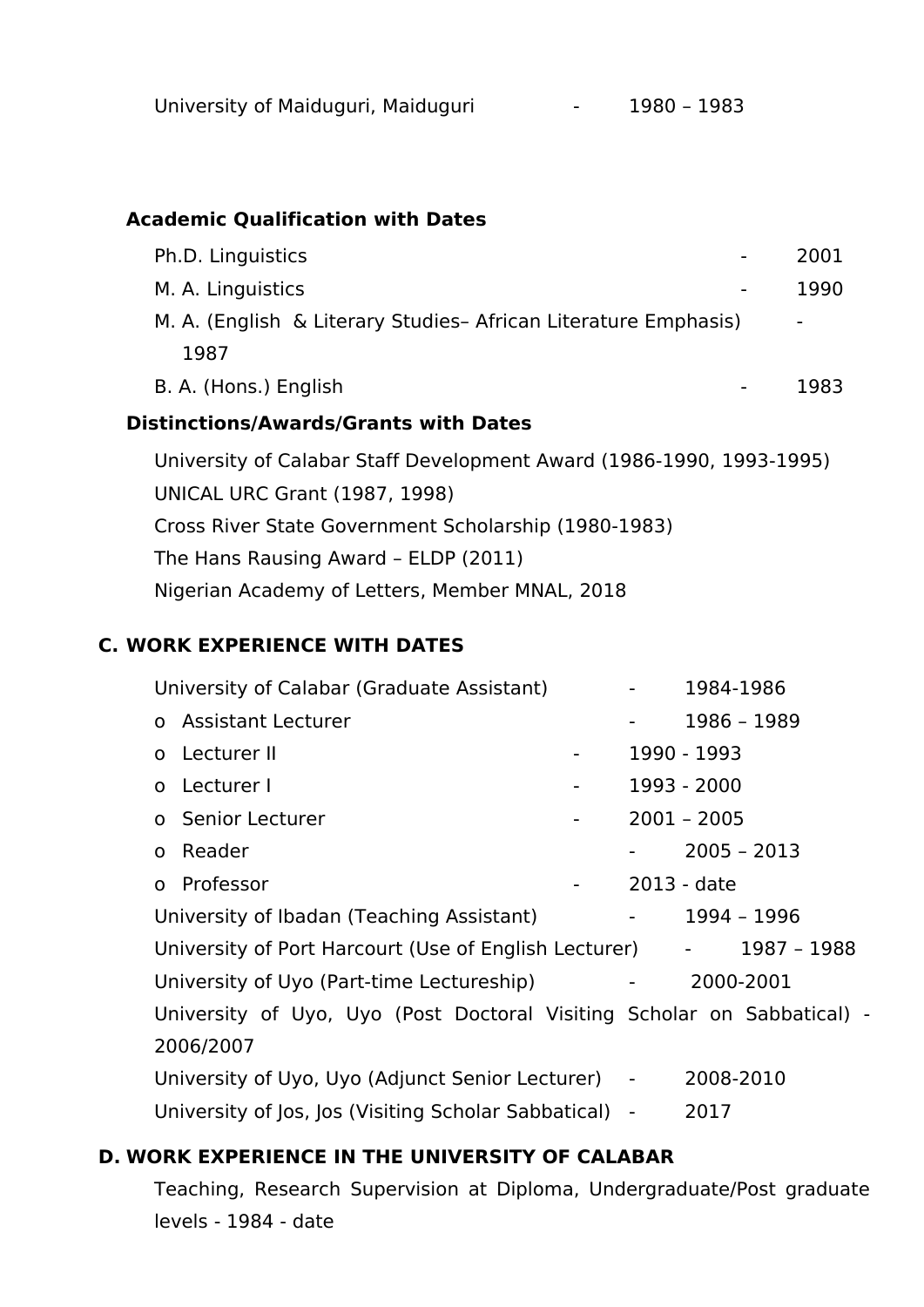| Examination Officer, Centre for General Studies                                        | $\blacksquare$ | 1985 - 1986 |              |  |
|----------------------------------------------------------------------------------------|----------------|-------------|--------------|--|
| Co-ordinator (Use of English)                                                          |                | 1985 - 1986 |              |  |
| <b>Examination Officer, Centre for General Studies</b>                                 | $\sim 100$     | 1990 - 1992 |              |  |
| Examination Officer, Department of Linguistics                                         |                | 2002 - 2004 |              |  |
| Academic Adviser to Undergraduates                                                     |                |             | 1992 - 2004, |  |
| 2008 - 2014, 2018                                                                      |                |             |              |  |
| Graduate School Representative at M.A. Viva                                            |                |             | 2002, 2004,  |  |
| 2005, 2011, 2012,                                                                      |                |             |              |  |
|                                                                                        |                |             | 2018,2021    |  |
| Graduate School Representative at Ph.D, Viva<br>2005, 2009, 2018                       |                |             |              |  |
| Adviser to Faculty of Arts Students Association (FASA)<br>2004                         |                |             | $2003 -$     |  |
| Ag. Head of Department, Department of Linguistics<br>$2004 - 2006$                     |                |             |              |  |
| Departmental Graduate Board Committee (Member)<br>1996 to date                         |                |             |              |  |
| Translation of the New Testament from the English Language into Ibibio                 |                |             |              |  |
| Member                                                                                 |                |             |              |  |
| Ibibio Meta Language Committee                                                         |                |             |              |  |
| Member                                                                                 |                |             |              |  |
| Annang Grammar Development Committee                                                   |                |             |              |  |
| Member                                                                                 |                |             |              |  |
| E. COMMITTEE/COMMUNITY SERVICE WITHIN THE UNIVERSITY                                   |                |             |              |  |
| Ag. Head of Department of Linguistics                                                  |                |             | $2004 -$     |  |
| 2006                                                                                   |                |             |              |  |
| LOC Secretary, 21 <sup>st</sup> Conference of the Linguistics Association of Nigeria   |                |             |              |  |
| 2007                                                                                   |                |             |              |  |
| Convener, Conference of Association of Nigerian Languages Teachers<br>(ANLAT), Calabar |                |             | 6-9/5/2005   |  |
| LOC Member, 1 <sup>st</sup> Regional Reading Association Conference, Calabar           |                |             |              |  |
| (2002)                                                                                 |                |             |              |  |
| LOC Member, 2 <sup>nd</sup> Regional Reading Association Conference, Uyo               |                |             |              |  |
| (2008)                                                                                 |                |             |              |  |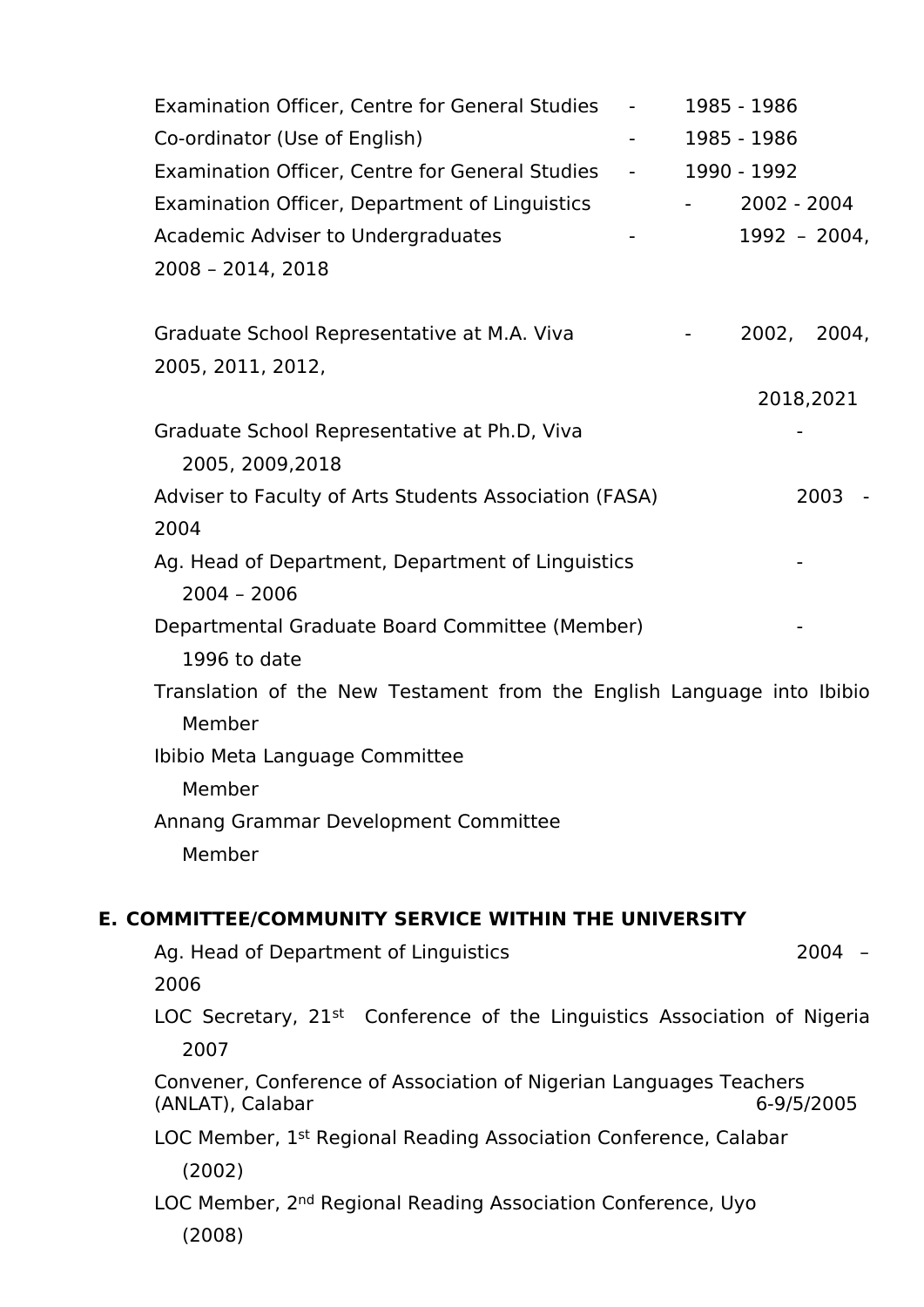| LOC Member, Colloquium in Honour of Professor Okon Essien                                                                                                                 | (2004)           |  |  |  |  |  |
|---------------------------------------------------------------------------------------------------------------------------------------------------------------------------|------------------|--|--|--|--|--|
| LOC Member, Colloquium in Honour of Professor Elerius John                                                                                                                | (2004)           |  |  |  |  |  |
| LOC Member, Conference in Honour of Professor Ebo Ubahakwe                                                                                                                |                  |  |  |  |  |  |
| (2002)                                                                                                                                                                    |                  |  |  |  |  |  |
| LOC Member, Conference in Honour of Professor Dele Orisawayi                                                                                                              |                  |  |  |  |  |  |
| (2004)                                                                                                                                                                    |                  |  |  |  |  |  |
| Secretary, Editorial<br>Board, International Journal of Linguistics<br>Communication<br>(IJOLAC), Vol. 1                                                                  | and              |  |  |  |  |  |
| Member, Editorial<br>International Journal of Linguistics<br>Board,                                                                                                       | and              |  |  |  |  |  |
| Communication                                                                                                                                                             |                  |  |  |  |  |  |
| Editor, International Journal of Linguistics and Communication                                                                                                            |                  |  |  |  |  |  |
| 2016-2018                                                                                                                                                                 |                  |  |  |  |  |  |
| Member, University of Calabar Senate<br>Oct. 2004 - Sept. 2006                                                                                                            |                  |  |  |  |  |  |
| Member, University of Calabar Senate<br>Oct. 2008 - Sept. 2012                                                                                                            |                  |  |  |  |  |  |
| Oct. 2013 to date<br>Member, University of Calabar Senate                                                                                                                 |                  |  |  |  |  |  |
| Member, Senate Committee on the Investigation into Allegations of Mal-<br>Administration and Interpersonal Clashes in the Department of Political<br>Science August 2006. |                  |  |  |  |  |  |
| Member, Senate Certificate Verification Committee                                                                                                                         | Oct. 2004 -      |  |  |  |  |  |
| Sept. 2006                                                                                                                                                                |                  |  |  |  |  |  |
| Member, Faculty of Arts Admission Committee                                                                                                                               | Oct. 2004 -      |  |  |  |  |  |
| Sept. 2006                                                                                                                                                                |                  |  |  |  |  |  |
| Chairman, Department of Linguistics Admission Committee                                                                                                                   | $2004 -$<br>Oct. |  |  |  |  |  |
| Sept 2006                                                                                                                                                                 |                  |  |  |  |  |  |
| Member, Faculty of Arts Curriculum Review Committee                                                                                                                       |                  |  |  |  |  |  |
| Member, Department of Linguistics Curriculum Review Committee 2001-                                                                                                       |                  |  |  |  |  |  |
| 2002, 2012-2016                                                                                                                                                           |                  |  |  |  |  |  |
| Member, Faculty of Arts Seminar Committee                                                                                                                                 | $2002 -$         |  |  |  |  |  |
| 2003, 2011-2013                                                                                                                                                           |                  |  |  |  |  |  |
| Member, LOC, Welfare Committee NUGA                                                                                                                                       | 1990             |  |  |  |  |  |
| Member LOC, Action Committee NUGA                                                                                                                                         | 1990             |  |  |  |  |  |
| Chairman, Accreditation Committee for the Department of Linguistics                                                                                                       |                  |  |  |  |  |  |
| 2005                                                                                                                                                                      |                  |  |  |  |  |  |
| Time Table Officer, Department of Linguistics<br>Sept. 2004                                                                                                               | Oct. 2002 -      |  |  |  |  |  |
|                                                                                                                                                                           |                  |  |  |  |  |  |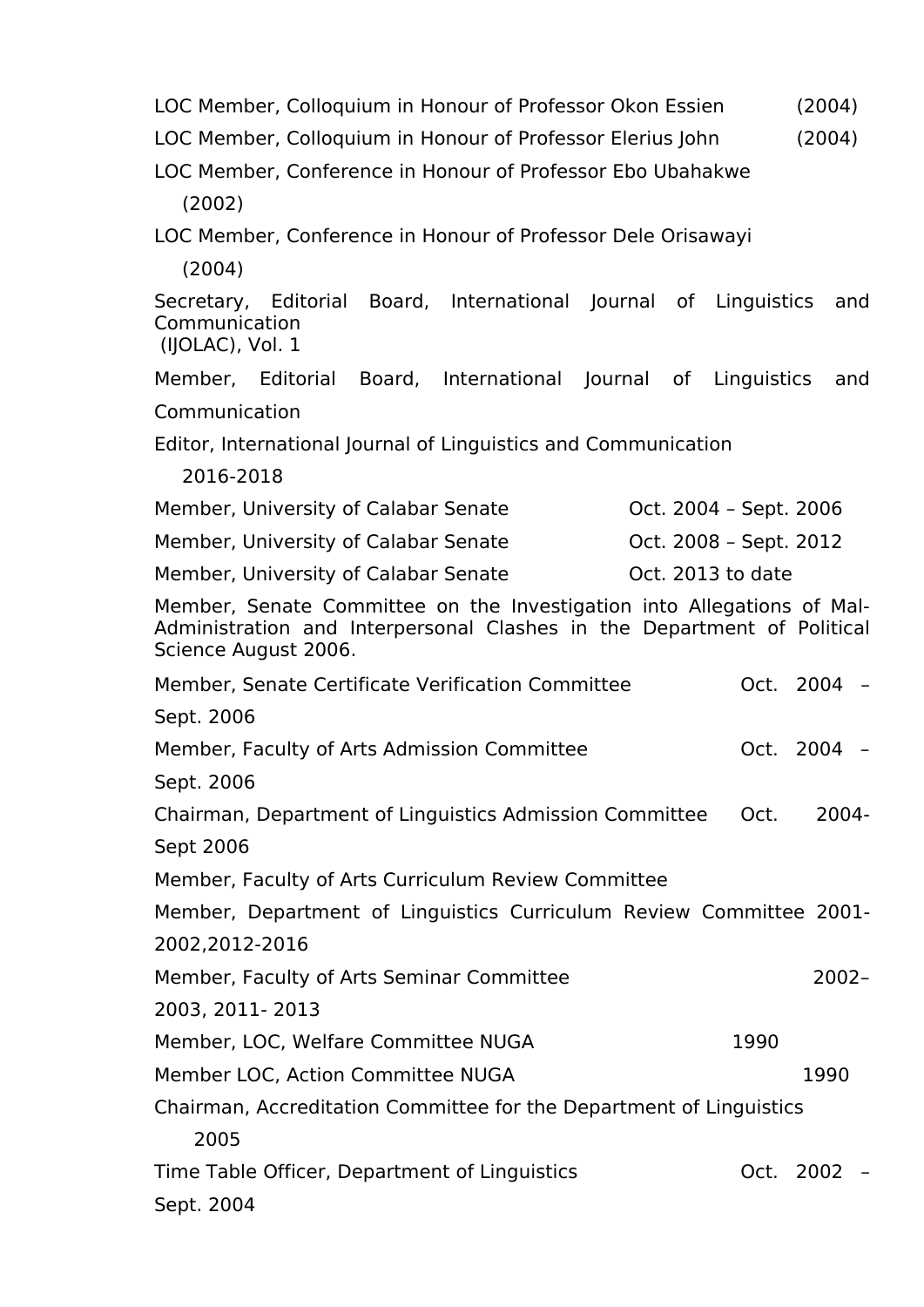| Chairman, A & PC Department of Linguistics                                                            |  | Oct. 2004 - Sept. |             |      |  |  |  |
|-------------------------------------------------------------------------------------------------------|--|-------------------|-------------|------|--|--|--|
| 2006                                                                                                  |  |                   |             |      |  |  |  |
| Member, A & PC Linguistics and communication Studies 1996 - date                                      |  |                   |             |      |  |  |  |
| Member, A & PC Faculty of Arts (Oct 2004 - Sept. 2006)                                                |  |                   |             |      |  |  |  |
| Chairman, Departmental Welfare Committee                                                              |  |                   | Oct. 2004 - |      |  |  |  |
| Sept. 2006                                                                                            |  |                   |             |      |  |  |  |
| Member, Postgraduate School Board Dept. of Linguistics                                                |  |                   | 1996-2006   |      |  |  |  |
| Member, Postgraduate School Board Dept. of Linguistics and<br><b>Communication Studies</b>            |  | 2007 -till date   |             |      |  |  |  |
| Chairman, Departmental Graduate Board, Department of<br>Linguistics and Communication Studies<br>date |  | 2015-             |             | till |  |  |  |
| Member, Graduate School Results and Thesis Vetting Committee 2013 -                                   |  |                   |             |      |  |  |  |
| 2016                                                                                                  |  |                   |             |      |  |  |  |
| Member Faculty of Arts Exam Malpractice Committee                                                     |  |                   | $2014 -$    |      |  |  |  |
| 2016                                                                                                  |  |                   |             |      |  |  |  |
| Occasional Assossor for the following Journals:                                                       |  |                   |             |      |  |  |  |

Occasional Assessor for the following Journals:

- o Calabar Journal of Liberal Studies (CAJOLIS)
- o Paragon Journal National Association of Women Academics
- o NDUÑODE
- o Journal of Applied Literacy & Reading (JALR) Vols.1 and 2
- o USEM Journal of Languages, Linguistics and Literature
- o Associate Editor, Ndunode Calabar. Journal of the Humanities. Vol. 9. No. 2.
- o Editor in Chief, International Journal of Linguistics & Communication (IJOLAC) Vol. 4 No. 1 2017, Vol 5. No. 1 2018

# **E. COMMUNITY SERVICE OUTSIDE THE UNIVERSITY OF CALABAR**

Kion Language Project in collaboration with the Okoyong Development League

Translation project of the Ibibio Bible

Reading Programme for Youths in Ibiaku Isiet, Uruan LGA, Akwa Ibom State

Secretary, Ikot Obong Scholarship Scheme, Akwa Ibom State

Training Teachers in Primary Schools in Calabar Town.

# **F. MEMBERSHIP OF PROFESSIONAL BODIES**

Member, Nigerian Academy of Letters (NAL)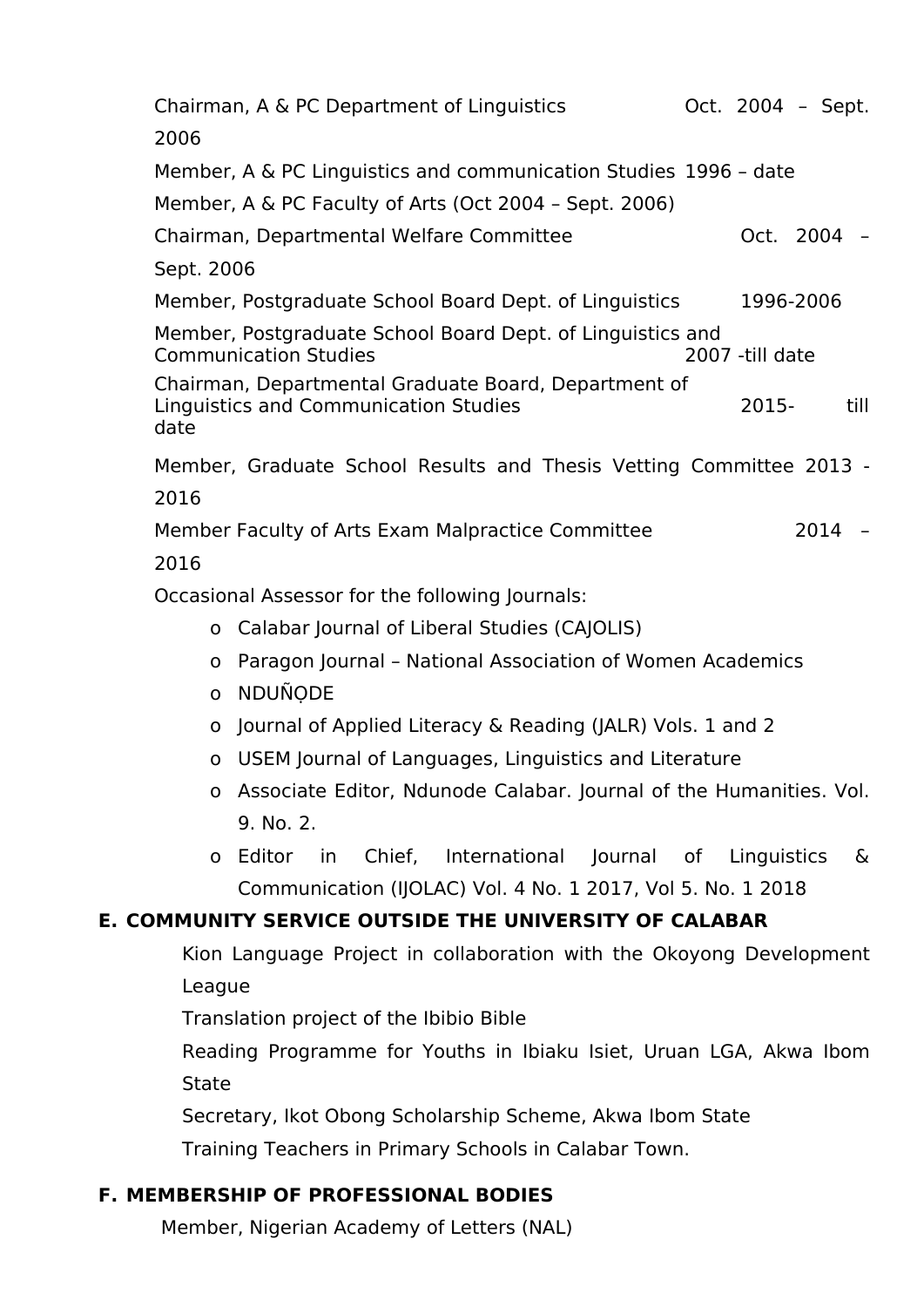West African Languages Congress (WALS)

Linguistic Association of Nigeria (LAN)

Reading Association of Nigeria (RAN)

International Reading Association (IRA)

National Association of Women Academics (NAWACS),

Association of Nigerian Languages Teachers (ANLAT)

Nigerian Educational Research Association (NERA)

National Association of General Studies (NAGS)

Association of Language Educators

Nigeria Association of Lecturers of English for Academic Purposes

# **G. CONFERENCES ATTENDED**

National Association of General Studies 1986 "The Quest for the Total Man: Contribution of Literature."

International Conference on African Literature and the English Language, 1986 "Oral Literary Creativity in a Second Language Situation: The example of Efik Proverbs in English: Problems and Prospects.

Nigerian Education Research Association 1988, "Good Writing as an Essential Skill in Educational Development: Evidence from the University of Calabar."

National Association of General Studies 1988. "Language, an Effective Tool for Rural Development."

International Conference on African Literature and the English Language, 1988. "The Teaching of English Pronunciation in the Senior Secondary School, Calabar LGA: Problems and Prospects."

Reading Association of Nigeria, 1989. "Adaptation of the SQ3R Technique in Teaching Reading to Freshmen."

Linguistic Association of Nigeria, 1990. "Pronominalization in Ibibio."

Circle of Concerned African Women Theologians, 1990. "Portrait of Women in Contemporary Literature."

Nigerian Association of Lecturers, 1991 "English for Academic Purposes: Problems and Prospects."

Colloquium in Honour of Professor Ayo Banjo, 1995 "A Sociolinguistic Analysis of an Informal Speech Event."

Linguistic Association of Nigeria,1997 "Language Choice and the Use of Pidgin among Educated Multilinguals in the University of Calabar."

National Association of Women Academics 1999. "Child Development through Language Acquisition: The Ibibio Experience."

Reading Association of Nigeria 1999. "Developing Literacy in Nigeria: The Language Question."

International Conference on Research in Basic and Lifelong Education, 2000. "Conceptualization and Implementation of English Studies as an Alternative for English Language and Literature in English for the Universal Basic Education."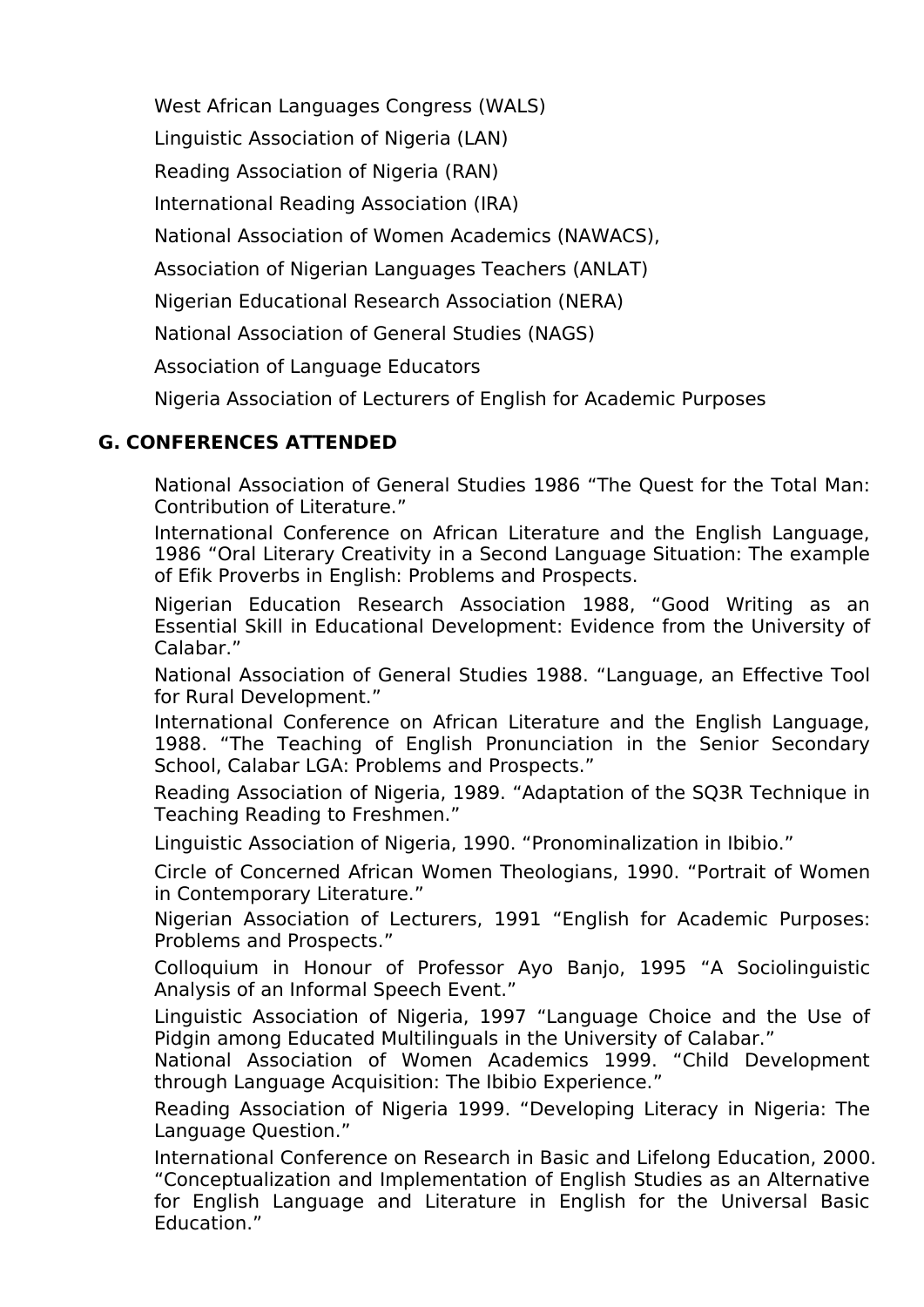National Association of Women Academics, 2001. "Gender Disparity: The Prose Fiction Perspective." April 21-23, 2001

International Conference in Honour of Prof. E. Ubahakwe, 2001. "The Technique of Teaching 'Been and Being' in an ESL Situation."

Reading Association of Nigeria (RAN), 2001. 2nd PAN African Conference on Reading for all: Oct 7-10, 2001.

- o "Reading to Writing: Developing Literacy through the Vacation Reading Village."
- o "Inculcating Information Transfer Skills from Oral to Written Communication." Calabar Vacation Reading Village.

First RAN Regional Association Conference, April 16-19, 2002

2<sup>nd</sup> Uyo Conference on Languages and Literature, 2002.

- o "Text Conversion Approach and the Teaching of Writing to Trainee Teachers: An Integration of Theory and Practice."
- o "Drama Sketch as a Second Language Acquisition Strategy."

African Cultural Studies Conference,. "Names as Cultural Identity: A Sociolinguistic Investigation of Ibibio." 7-10 October, 2003.

60th birthday symposium in Honour of Okon Essien, 2004. "Translating the Bible from English into Ibibio: Problems and Prospects."

Colloquium in Honour of Professor Elerius E. John, 2004.

Pre-retirement Conference in Honour of Professor Dele Orisawayi, 2004.

West African Languages Congress, "Convergence in the Spoken English of Ibibio and Igbo Speakers." August 1-6, 2004.

3rd Uyo Conference on Languages and Literature, 2004.

Linguistic Association of Nigeria, 2004. "Repetition of Nouns and Verbs for Emphasis in Ibibio Proverbs."

International Conference on Book Fair and Publishing in Indigenous Languages, May 10-14th, 2005.

Second Regional Reading Association Conference 2004. "Non-effective Communication as a result of Poor Reading Habits among UNICAL Students."

Conference of Association of Nigerian Language Teachers (ANLAT), Calabar, 2005.

Linguistics Association of Nigeria, 2007. "Language and Socio-Cultural Value: An Analysis of Ibibio Proverbs."

West African Languages Congress, 2008. "Documentation of Ibibio Oramedia." July 16 – 3rd Aug, 2008.

Linguistic Association of Nigeria, 2009. "The Use of Numerical Slangs: Implication for Education."

West African Languages Congress & Linguistic Association of Nigeria, 2013. "Documenting the Significance of the Ibibio Traditional Marriage Gift Items: A Communicative Approach." July 29 – Aug. 2, 2013.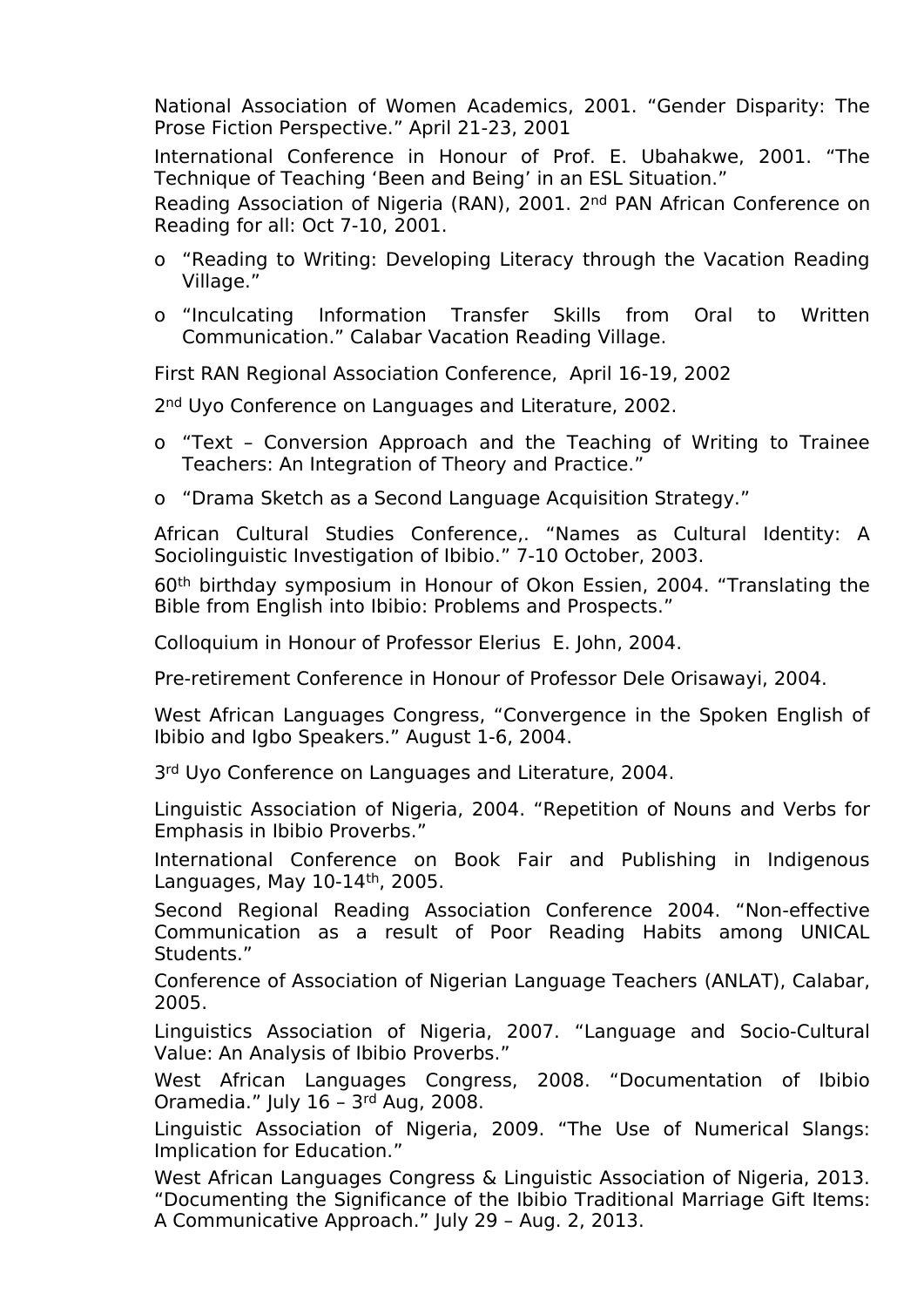Annual Conference on African Languages (ACAL 45) 2014. Language of Drumming in Ibibio. April 16-20, 2014.

Symposium in Honour of Professor Ozo-Mekuri Ndimele of the Department of Linguistics and Communication Studies, University of Port Harcourt, Rivers State. March 11th -14th, 2014.

Presented Paper titled: " De-mystifying the Spelling of the Exclamation.Wow!"

17<sup>th</sup> International Conference of the African Council on Communication Education. University of Calabar, October 20 – 23, 2015.

Faculty of Arts International Conference 2016 "Participatory Paradigm a Panacea for Globalization and National Development: A case of the Health Sector in Nigeria". April 12-15 2016.

Reading Association of Nigeria (RAN) 15th Biennial Conference. University of Calabar, October 5-8, 2016.

Linguistics Association of Nigeria, 2017- The Use of Traditional Artefacts in Conflict Resolution: A study of the Paramount Ruler's Shrine in Ibiono Ibom. Dec. 4th -8th 2017.

Faculty of Arts & Humanities Association of Nigerian Universities, International Conference 9th – 13th April, 2018.

International Conference on African Literature and the English Language, 1st -4<sup>th</sup> May 2018.

#### **H. LIST OF PUBLICATIONS**

#### **Foreign Journal Publications**

- 1. Okon, Bassey A. & G. N. Ntamu. "The Nigerian Pidgin as a language of Praise, Worship and Spirituality" *Studies in Sikhism and Comparative Religion.* 2005a Vol. XXIV. No. 11 pp. 133 – 146.
- 2. Okon, Bassey A. "Communicative Competence and the Quest for the Total Man" Sankofa Journal of Humanities. 2005c pp. 43 57. *Journal of Humanities.* 2005c pp. 43 - 57.
- 3. Okon, Bassey A. & Stella A. Ansa. "Language and Socio-cultural Value: An Analysis of Ibibio Proverbs." *LWATI: A Journal of Contemporary Research.* 2009b Vol. 6 No 1 pp. 125 – 130.
- 4. Okon, Bassey A; Edemekong L. Ekpe; Stella A. Ansa & Mfon E. Udoinyang. The use of Ibibio Traditional Means of Communication. *Annals of Humanities & Development Studies.* 2010 Vol. 1 No 2 pp. 204 – 217.
- 5. Okon, Bassey A. & Stella A. Ansa. "Language Culture and<br>Communication: The Ibibio Worldview." Studies in Literature and Communication: The Ibibio Worldview." *Studies in Literature and Language.* 2012. Vol 5. No. 3 pp. 70 – 74. (Canada).www.cscanada.org.
- 6. Offiong, A. Offiong & Bassey A. Okon. "Of Efik and English: Code Mixing." *Theory and Practice in Language Studies*. 2013. Vol 3. No. 5 pp. 728 – 735. http/www.academypublisher.com.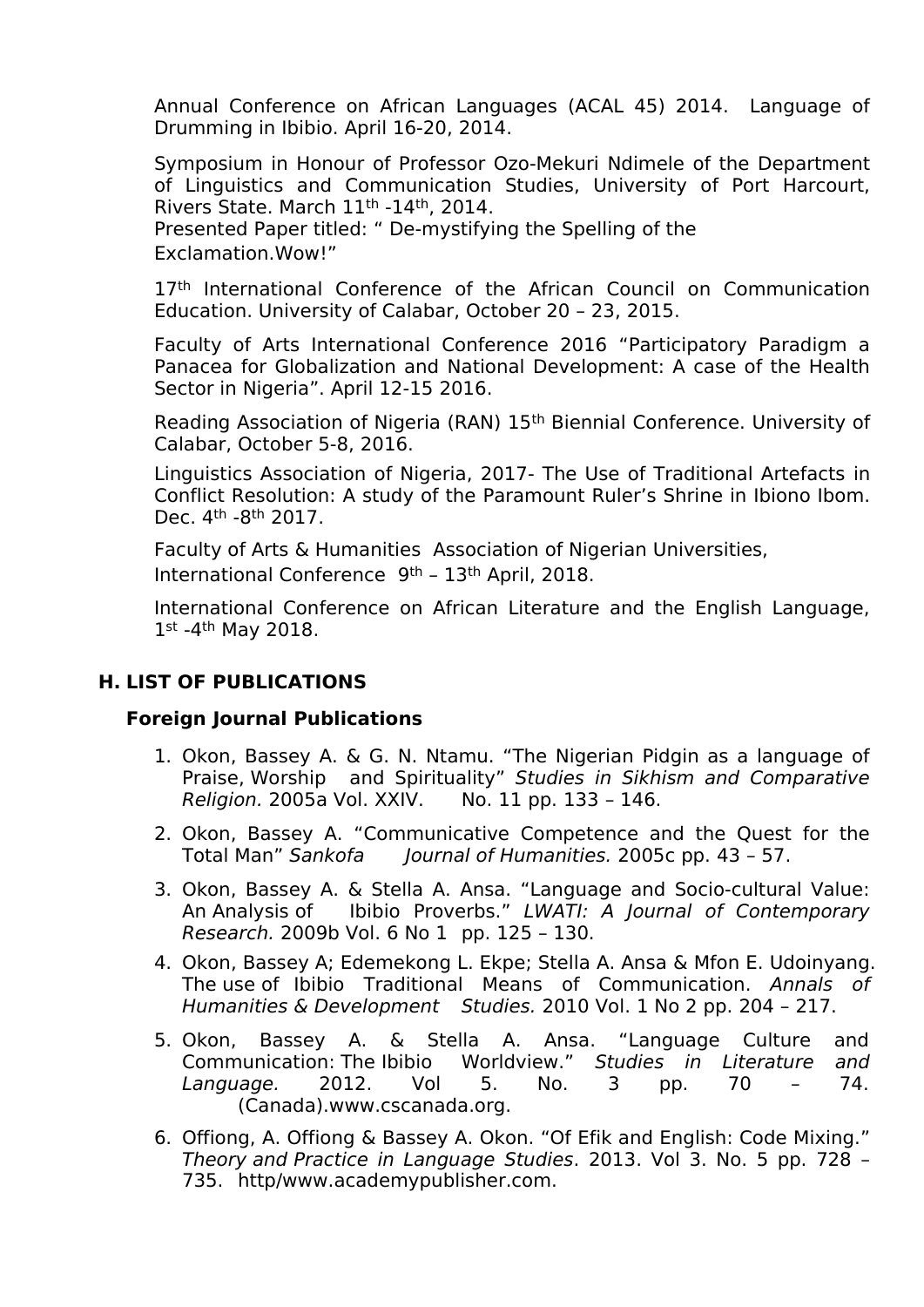- 7. Offiong, A. Offiong & Bassey A. Okon. "Code Switching as a Countenance of Language Interference: The Case of the Efik Bilingual." 2013 *International Journal of Asian Social Science* xxx (xxx): xxx. pp 899 – 912. http:/www.aessweb.com.
- 8. Okon, B.A.; E.L. Ekpe & S.A. Ansa (2014). Documenting of the Significance of the Ibibio
	- Traditional marriage gift items: A Communicative approach,
- 2014 International Journal of Language & Linguistics, 2/3 ISSNI 134-245., pp. 181.189.
	- 9. Ansa, S.A & B.A Okon. Names as Index of Social History; The Efik Example. Journal *On Humanities and Social Sciences.* 2014 Vol.4. No. 28 pp.83-92.
	- 10. Ekpe, E.L.; I.J. Offong & B.A. Okon. "De-mystifying the Spelling of the Exclamation

Wow!". 2014. *Journal of Arts and Humanities*. Vol.3. No.9. pp 50- 56.

- 11. Etim, V. E., Okon B. A. & Okon, M. M. (2018). First language attrition of lexical structures in a contact situation with English: A study among Anaan bilingual children. *Advances in social Sciences research journal* . Vol. 5, No. 6. pp555-566.
- 12. Etim, V. E., Dada, O.A., & Okon, B. A (2018). A prevalence of Phonological disorder in children with specific language impairment. *International Journal of Cognitive and language sciences.* Vol 12, No. 6. Pp 263-266.

## **I. LOCAL JOURNAL PUBLICATIONS**

- 13. Okon, Bassey A. "The teaching of English Pronunciation in the Senior Secondary School in Calabar South Local Government Area: Problems and Prospects" *Calabar Journal of Liberal Studies.* 1991 Vol. 3 No. 1 pp. 26 – 35.
- 14 Okon, Bassey A. "Patterns of intonation among Nigerian Speakers of English: A Survey of selected groups" *Journal of Creativity in Teaching for the Acquisition and Dissemination of Effective Learning.* 1998c Vol. 2, No. 5 pp. 223 – 233.
- 15 Okon, Bassey A. "Child Development through Language Acquisition. The Ibibio Experience." *Uyo Journal of Women Academics.* 2000a. Vol. 1 No. 1 pp. 105 – 113.
- 16 Okon, Bassey A. "Conceptualization and Implementation of English Studies as an alternative to Language and Literature in English for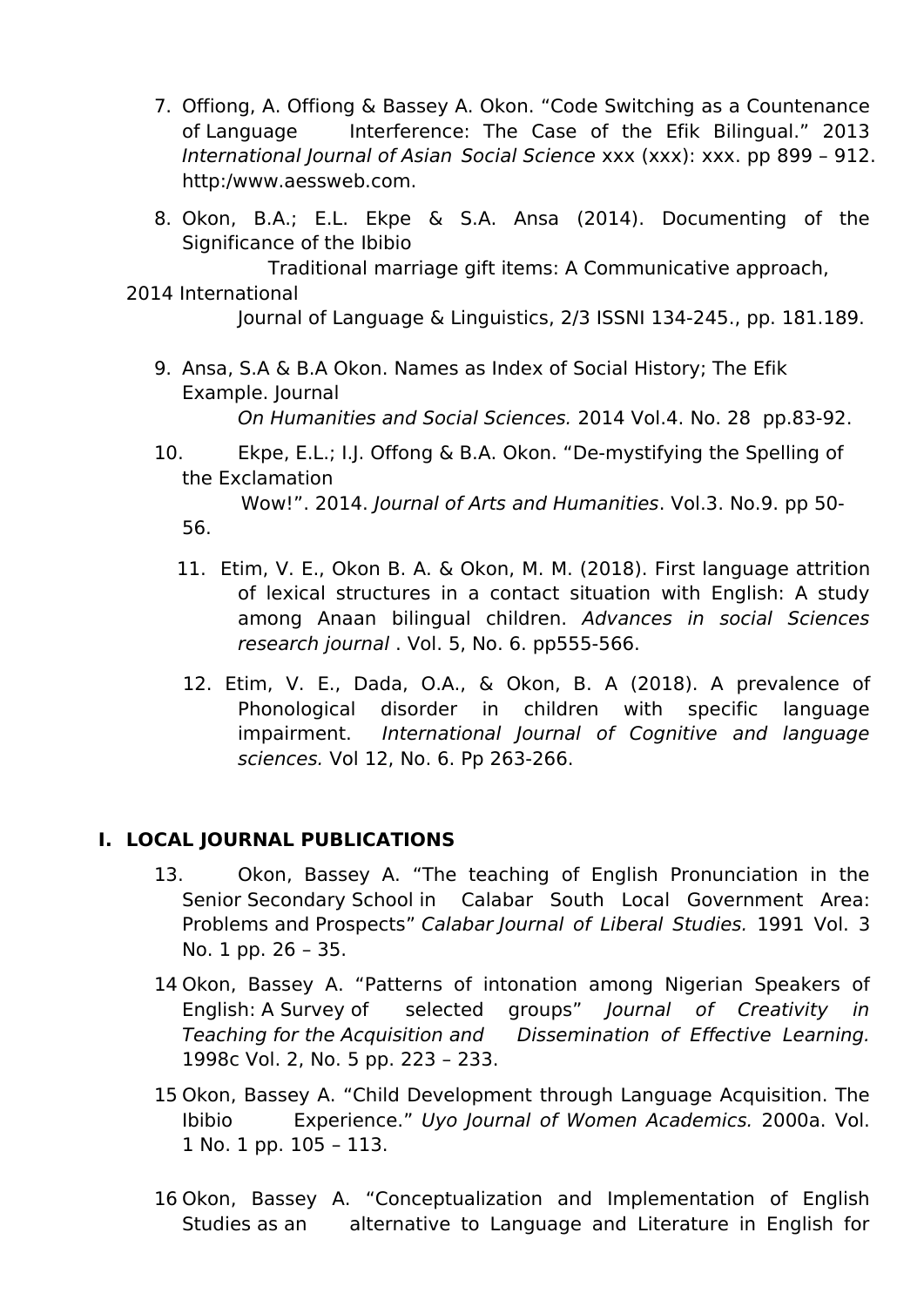the Universal Basic Education." *International Journal of Research in Basic and Lifelong Education.* 2000b Vol. 1 No. 1 & 2 pp. 414 – 419.

- 17 Okon, Bassey A. "An Investigation of Written English Usage of Freshmen in a Nigerian University." *Journal of English Studies.* 2001a Vol. 8 pp.  $1 - 12$
- 18 Okon, Bassey A. "Sociolinguistic Aspect of Gender Disparity in: Emecheta's 'The Joys of Motherhood' and Nzekwu's & Crowder's' Eze Goes to School." *The Paragon – A Journal of National Association of Women Academics,*Calabar Branch. 2001b Vol. 1 No. 1 pp. 191 – 206.
- 19 Okon, Bassey A. "Communicative Competence and Intonation Among Nigerian Speakers of English." *West African Journal of Educational Research.* 2001c Vol. 1 pp. 34 - 40
- 20 Okon, Bassey A. "A Sociolinguistic Analysis of a Speech Event." *Journal of Language and Communication.* 2002b Vol. 2 No. 2 pp. 27 – 44.
- 21 Nta, Eno, Okon, Bassey A., Sarah Oden & Suzanna Umoh. "Inculcating Information Transfer Skills: From Oral to Written Communication." *Journal of Applied Literacy and Reading (JALR).* 2003c Vol. 1 No. 1 pp. 28 – 31.
- 22 Okon, Bassey A. "The Intonation of Nigerian English." *Calabar Journal of Liberal Studies (CAJOLIS).* 2003d VI. Pp. 130 – 149.
- 23 Umoh, Suzanna, Eno Nta, Okon, Bassey A. & Sarah Oden. "Text Conversion Approach and the Teaching of writing to Trainee Teachers: An Integration of Theory and Practice." *Journal of Nigerian English and Literature (JONEL).* 2003e Vol. 4 pp. 180 – 190.
- 24 Nta Eno, Suzanna Umoh, Okon, Bassey A. & Stella A. Ansa. "Drama Sketch as a second Language Acquisition Strategy." *(JONEL).* 2003f Vol. 4 pp. 191 – 200.
- 25 Okon, Bassey A. "Ibibio Proverbs: A Stylistic Approach." *NDUNODE Calabar Journal of the Humanities.* 2004c Vol. 5 No 1 pp 106 – 113.
- 26 Nta, E. G., S. A. Ansa, & Okon, Bassey A. "Phonological Variation in Nigerian English: Problems and Prospects." *Currents in African Literature and the English Language (CALEL).* 2004d Vol. 2 No. 2 pp. 205 – 215.
- 27 Okon, Bassey A. "A Discourse Analysis of Natural Conversation." *Global Journal of Humanities.* 2004e Vol. 3 Nos. 1 & 2 pp. 53 – 61.
- 28 Ansa, Stella A. & Okon, Bassey A. "Names as Cultural Identity: A Sociolinguistic Investigation of the Ibibio." *International Journal of Linguistics and Communication (IJLC)* 2004f Vol. 1 pp 182 – 190.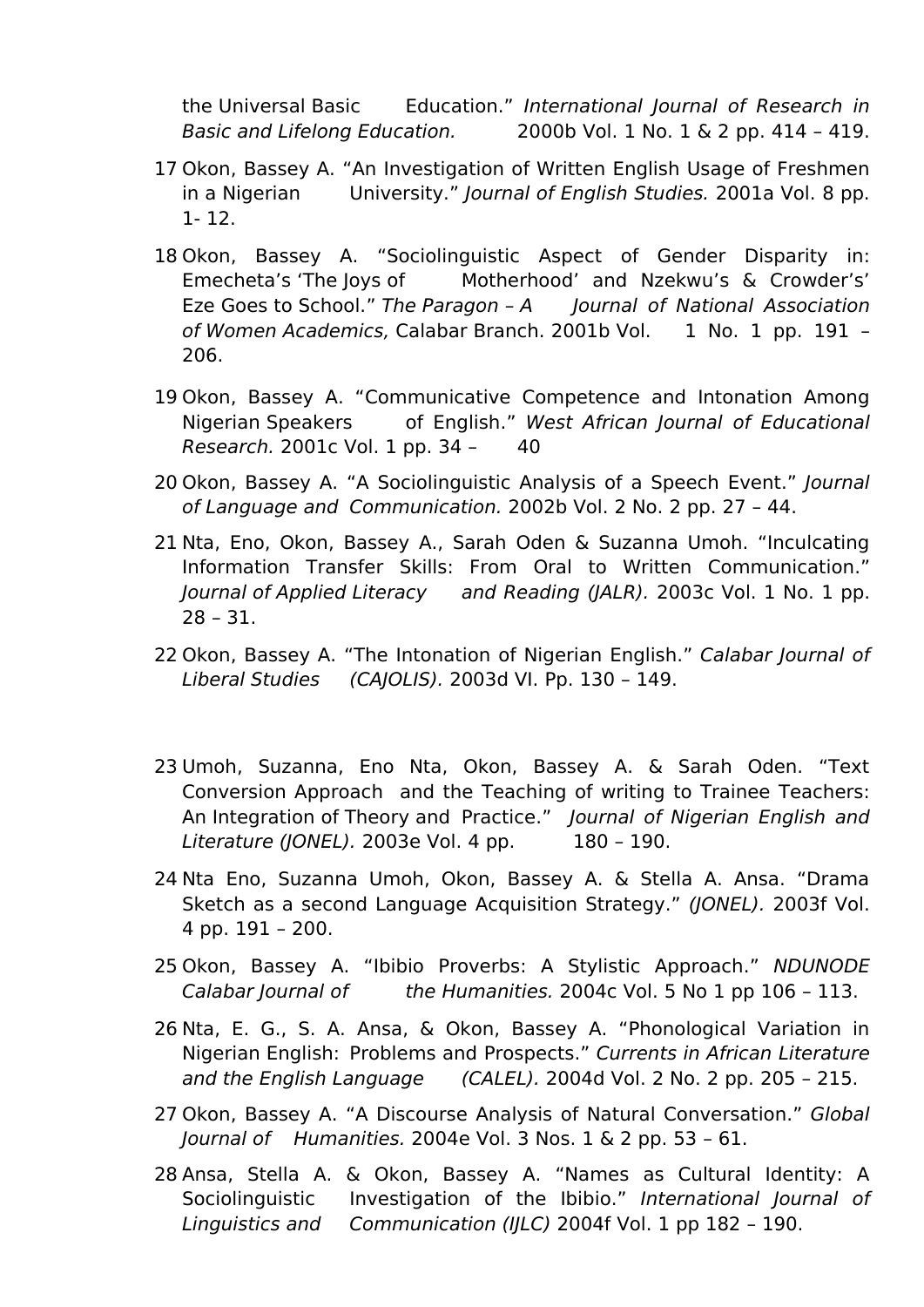- 29 Okon, Bassey A. & Stella A. Ansa. "Non Effective Communication as a Result of Poor Reading Habits among UNICAL Students." *Journal of Applied Literacy and Reading (JALR)* 2005b. Vol. 2 pp 99 – 105.
- 30 Okon, Bassey A. "Convergence in the Spoken English of Ibibio and Igbo Speakers." *West African Association for Commonwealth Literature and Language Studies (WAACLAS.)* 2005c Vol. 1 pp. 10 – 20.
- 31 Okon, Bassey A. "The Role of Language in a Multilingual Society: The Case of Akwa Ibom State." *IBAAN,* 2007a pp. 1- 8.
- 32 Okon, Bassey A; Stella A. Ansa & Mfon E. Udoinyang. "Linguistics & Mother – Tongue Education: Problems and Prospects." *International Journal of Linguistics and Communication (IJLC).* 2007b Vol. 1 Nos.1 & 2 pp. 35 –44.
- 33 Ansa, Stella A. & Okon, Bassey A. "Language Use in the Qua Clans in Calabar: Implications for the Maintenance of Ekin." *Journal of Linguistic Association of Nigeria.* 2009d No. 12 pp. 109 – 117. (Also published in USEM Vol. 2 pp. 17 – 25).
- 34 Ekpe, Edemekong L. & Okon, Bassey A. "The Need for the Establishment of Community Radio in Northern Cross River State." *Ndunode – Calabar Journal of the Humanities.* 2011 Vol. 9 No. 2 pp. 100 – 114.
- 35 Okon, Bassey A. & Stella A. Ansa "The Use of Numerical Slang among Undergraduate students in some Nigerian Universities: Implications for Language Use." *USEM – Journal of Languages, Linguistics and Literature*. 2011 vol. 4. Pp 17 – 29.
- 36. Okon, Bassey A. & Mathias Oshie. New Media of Communication A Paradigmatic. Approach to Issues and Prospects. *Journal of Humanities, Management and Social Science* (JOHMASS). Maiden ed. No. 1 2018.
- 37. Okon, Bassey A. & Ihuoma I. Akinremi, Language, Culture and the Gender of Nigeria: A study of the Nigerian National Anthem and Pledge. Jos Journal of Social Issues. Vol. 12, No 1. 2019 pp 37- 49.
- 38. Imeobong J. **Offong,** Edemekong Lawson **Ekpe** & Bassey Andian **Okon.** Mme Enyin Edooho udkịm Ikọ ke Ibibio. USEM Journal of Languages, Linguistics and Literature. 2018, Vol. 8. pp 150-162.

#### **J. FOREIGN CONFERENCE PAPER**

39. Obot, A. E. & E. P. Ntukidem, Okon, Bassey A. & S. A. Ansa. "Using News on the Board to Develop Literacy in a Vacation Programme." In: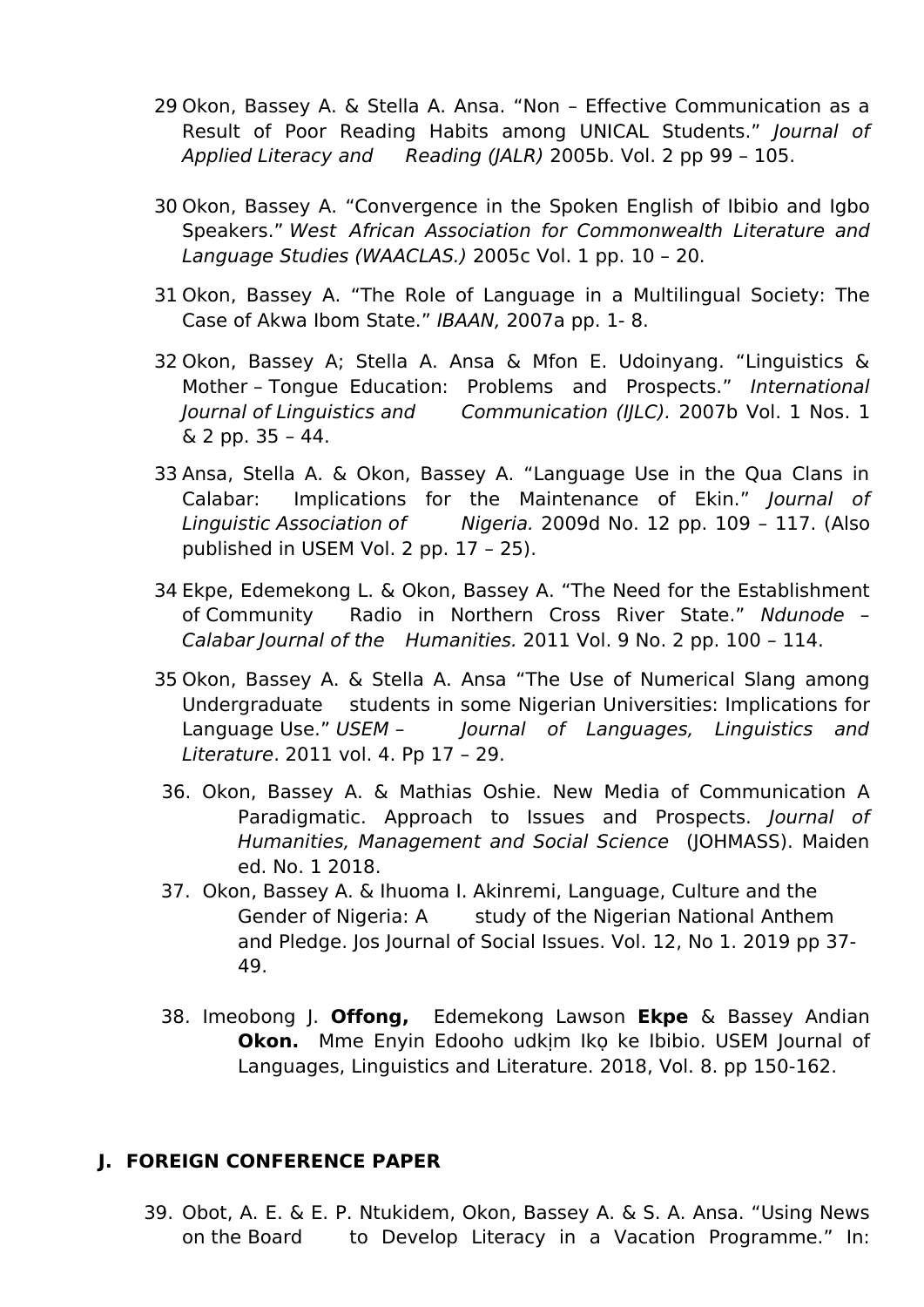Arua E. Arua (Ed) *Reading for all in Africa: Building Communities where Literacy Thrives.* USA/New York: International Reading Association. 2003b pp. 105 – 106. ISBN 0-87207-516-8.

#### **K. BOOKS**

- 40. Udoh, Imelda Icheji Lawrence & Okon, Bassey A.*The Languages of the Niger Delta Region of Nigeria.* Lagos. Concept Publications 2008 pp. 1- 122. ISBN 978-978- 8406-61-7.
- 41. Omojuwa, J; Nta, E. G; S.A. Ansa & B.A. Okon *Revision English for Schools and College:*

*An Integrated Approach* (Revised Edition). 2013. ISBN: 978-8073- 76-0.

## **L. CHAPTERS IN BOOKS**

- 42. Okon, Bassey A. "Portrait of Women in Contemporary Literature." In: R. N. Edet, & M. A. Umeagudosu, (Ed.) *Life, Women and Culture. Theological Reflections.* Lagos. African Heritage Research & Publication. 1990 pp. 24 – 36.ISBN 978-31341-2-4.
- 43. Okon Bassey A. Research Method 1 " Use of the Library", In: D. Orisawayi (Ed.)

*Integrated Use of English for Academic Purpose 2. Research Methods.* Ibadan: Stirling – Horden Publishers (Nig) Ltd 1995a pp. 239-247 ISBN 970-2063-27-4

44 Okon, Bassey A. " Research Method VI: Documentation" In D. Orisawayi (Ed.) *Integrated*

> *Use of English for Academic Purpose 2. Research Methods.* Ibadan: Stirling – Horden Publishers (Nig) Ltd. 1995b pp. 297-313. ISBN 970-2063-27-4.

- 45. Okon, Bassey A. "An Evaluation of the Effective English Course Book as a Source of Learning Oral Skills in English as a Second Language." In: D. Orisawayi, et al. *Calabar Studies in English Language 2. Approaches to Oral Communication Skills.* Calabar: Univeresity of Calabar Press. 1996 pp. 112 – 118. ISBN 978-007-025-7.
	- 46. Okon, Bassey A. "Language Choice and the Use of Pidgin among Educated Multilingual in the University of Calabar." In: A. U. Iwara (Ed.) *New Approaches to Literary and Linguistic Analysis.* No. 4 Aba: NINLAN 1997 pp. 178 – 184. ISBN 978-30926-9-3.
- 47 Okon, Bassey A. "Study Skills III. Improving Reading Skills." In J.U. Obot and D. Orisawayi(Eds.) *Integrated Use of English for Tertiary Institutions.* Ibadan: Stirling-Horden Publishers (Nig) Ltd. 1998a pp. 84-89. ISBN 970-2063-40-1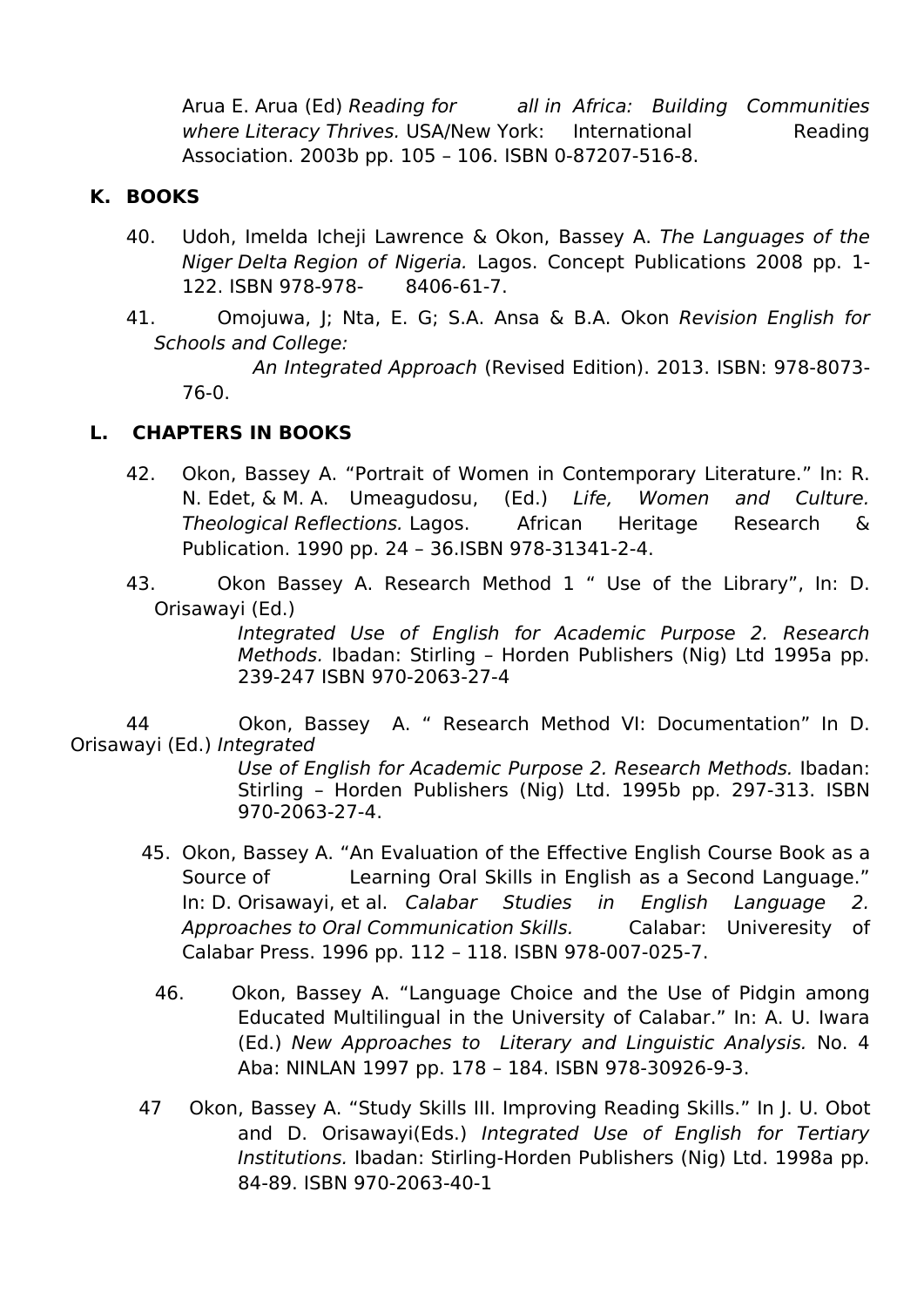48 Okon, Bassey " Study Skills V: Preparing and writing a Summary" In: J. U. Obot and D.

> Orisawayi (Eds.) *Integrated Use of English for Tertiary Institutions.* Ibadan: Stirling –Horden Publishers (Nig.) Ltd. 1998b pp. 110-119. ISBN 970-2063-40-1.

- 49. Okon, Bassey A. & Stella Ansa. "The Techniques of Teaching 'Been' and 'Being' in a Second Language Situation." In: A. Lawal, I. Isiugo- Abanihe & I. N. Ohia (Ed.) *Perspectives on Applied Linguistics in Language & Literature.* Ibadan: Stirling – HordenPublishers (Nig.) Ltd. 2002a pp. 479 – 487. ISBN 978-032- 041-5 (Also published in Journal of English Studies, 2005a Vol. IX pp. 90 – 97).
- 50. Okon, Bassey A. "Communication and Social Reception of the Nigerian Pidgin in Cross River State." In: O. Essien & M. Okon (Ed). *Topical Issues in Sociolinguistics: The Nigerian Perspective.* Aba: National Institute of Nigerian Languages (NINLAN) 2003a pp. 403 – 417. ISBN 978-2891-08-2.
- 51. Okon, Bassey A. "Advertising in the Nigerian Pidgin." In: Ozo-Mekiri Ndimele.(Ed). *Language & Culture in Nigeria: A Festschrift for Okon Essien.* Aba: NINLAN 2004a pp. 693- 711. ISBN 978-2891-07-1
- 52. Okon, Bassey A. "Language as Vehicle for the Assertion of Power in: Nwamuo's *The Prisoners."* In: Andrew, Esekong H. & Babson Ajibade (Ed.) *The Dramaturgy of Liberation and Survival. Festschrift Essays on Chris Nwamuo's Scholarship.* Calabar: University of Calabar Press. 2009c pp. 83 – 90. ISBN 978-007-172-5.
- 53. Okon, B.A.; E.L. Ekpe; S.A. Ansa & M.E. Udoinyang. A Documentation of Ibibio

Oramedia In G.S.K. Adiku, F.A. Fabunmi & S.A. Salawu. (Eds) *Current Perspectives in Phono-Syntax and Dialectology* Accra: Black Mask, 2009a pp.309-324.

54. Okon, B. A. & Ekpe, M. B. (2019). Phonological Analysis of Resyllabification in Chris Nwamuo's *The Wisdom of the King.* In S. Iyorza, N. Irek, C. Effiong & L. Okoro (Eds) *Creativity & Development: Selected Essays on Nwamuo's Intellection.* Calabar: Optimist Press pp. 328 -344, ISBN: 978-2503 – 66-5.

## **M. WORKSHOPS**

Communication Skills Project (COMSKIP) - 1989, 1990 and 1991 Reading Association Workshop (Resource Person) - 1991-1992, 2002, 2005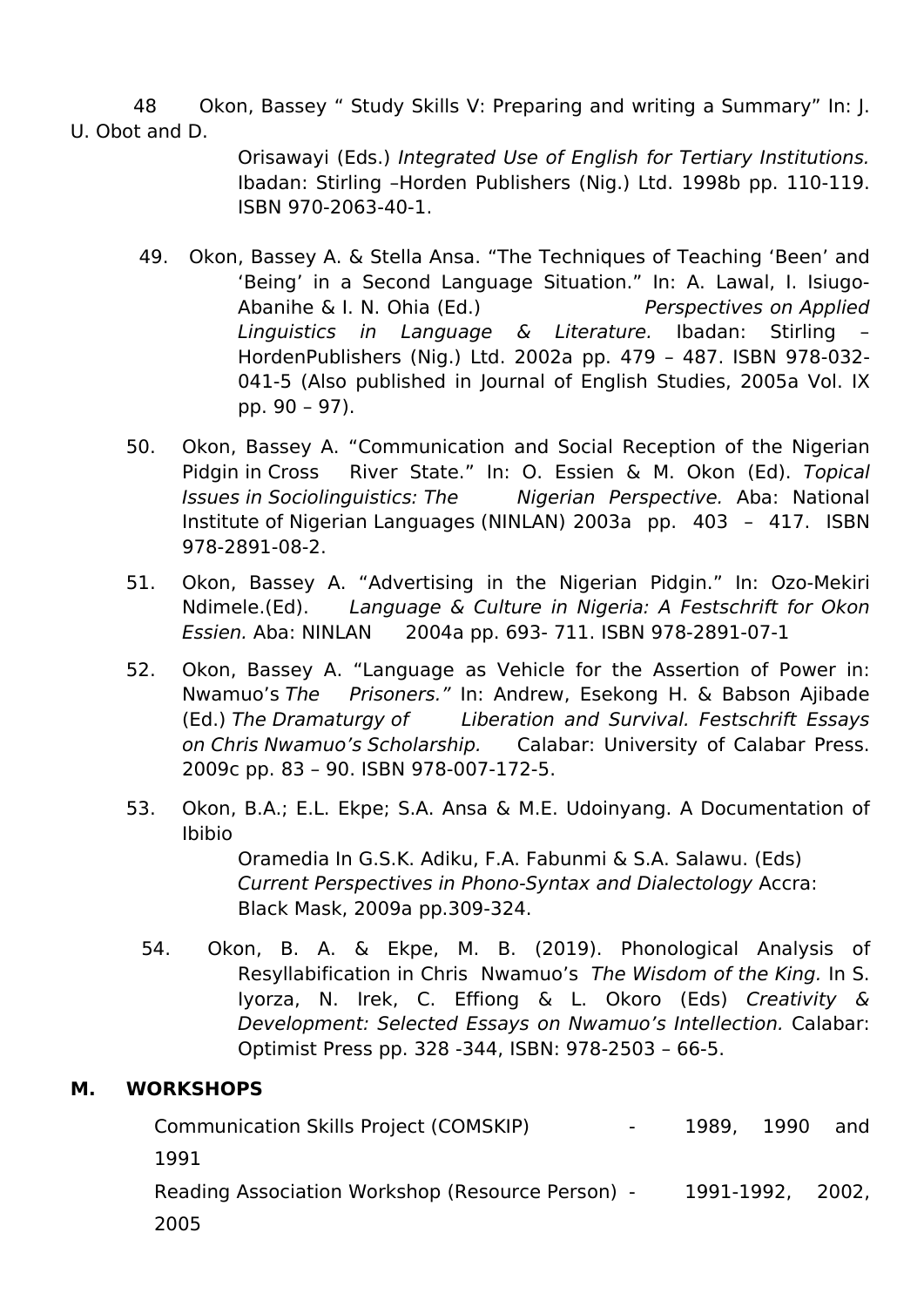Karatu Workshop (Trainee/Trainer) **1999, 2000** and 2001 Bible Translation Workshop - 2001 Research Methodology Symposium - 2002, 2005 Endangered Language Workshop - 2006, 2007, 2008, 2010 Workshop on the Status of African Language Pedagogy, NINLAN 2005 Retreat for Administrators - 2005 Workshop on Strengthening Research Culture in the University Community Step B - Sensitization & Proposal Development - 2009 Endangered Languages Development Programme – March 26 – April 2, 2012 SOAS, London. Reading Workshop, Calabar, Resource Person Fig. 1886. 2012

# **N. AREAS OF SPECIALIZATION**:- Applied Linguistics

- Socio-linguistics
- Psycholinguistics
- Documentary Linguistics

## **O.** LANGUAGES SPOKEN: - English, Ibibio & Efik

## **P. EXTERNAL EXAMINER**

Department of Linguistics and Nigerian Languages, University of Uyo,Uyo.

Department of Nigerian Languages, College of Education, Afaha Nsit, Akwa Ibom State. Department of English, Ibrahim Badamasi Babangida University, LaPai,

Niger State.

#### **Q. EXTERNAL ASSESSOR**

Department of Nigerian Languages, College of Education, Afaha Nsit, Akwa Ibom State. Department of Linguistics and African Languages, University of Abuja,<br>Abuja. Department of Linguistics & Nigerian Languages, University of Jos.

#### **R. SUMMARY**

## **Major Contribution and Scholarship**

Description of Language Use and Maintenance in Society.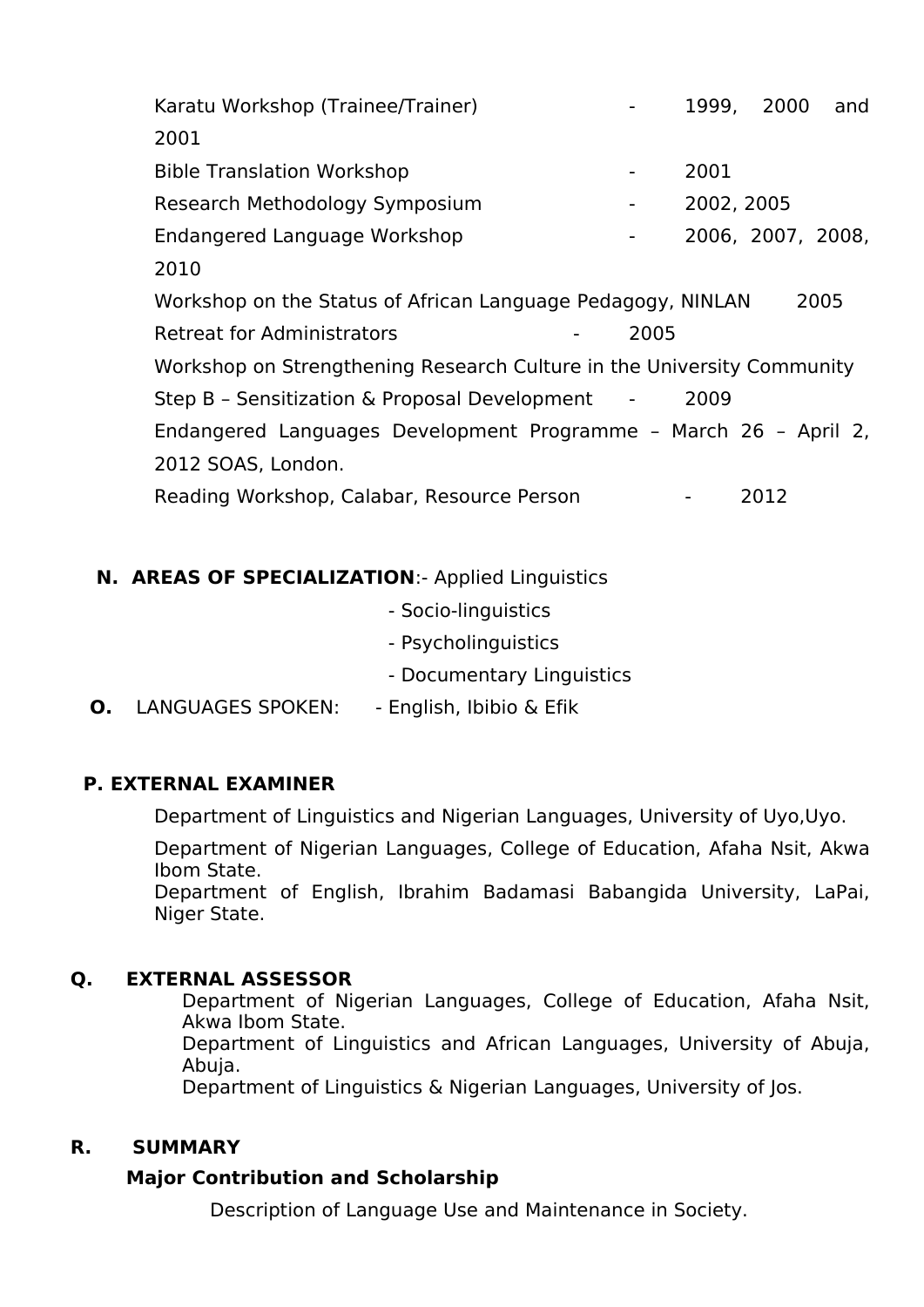## **Areas of Principal Publication**

Descriptive and Applied Linguistics, Specifically in: **Sociolinguistics** Second Language Learning and Teaching Psycholinguistics Interface between Linguistics and Literature Documentary Linguistics

#### **S. OTHER AWARDS BY CORPORATE ORGANIZATION**

Institute of Industrial Administration – Educational Leadership Award, 2007

Newstrend Development Excellence Award – 2005

Institute of Industrial Administration Award – 2006

American Biographical Institute – A Great Woman of the 21st Century – 2004/2005

American Biographical Institute – Honorary Appointment into the Professional Women's

Advisory Board 2005

International Biographical Association – Life Fellow Award, 2010

The Institute of Corporate Resource Management – Fellow (Fcrmi) 2004

Ibiono Ibom Welfare and Development Union (IWADU) Award of Excellence, 2015

## **T. HOBBIES:**

Reading Writing Singing **Travelling** 

#### **U. REFEREES**

Professor (Mrs.) I. I. Udoh Department of Linguistics & Nigerian Languages University of Uyo, Uyo. 08063662541

Professor Mrs. M. M. Okon